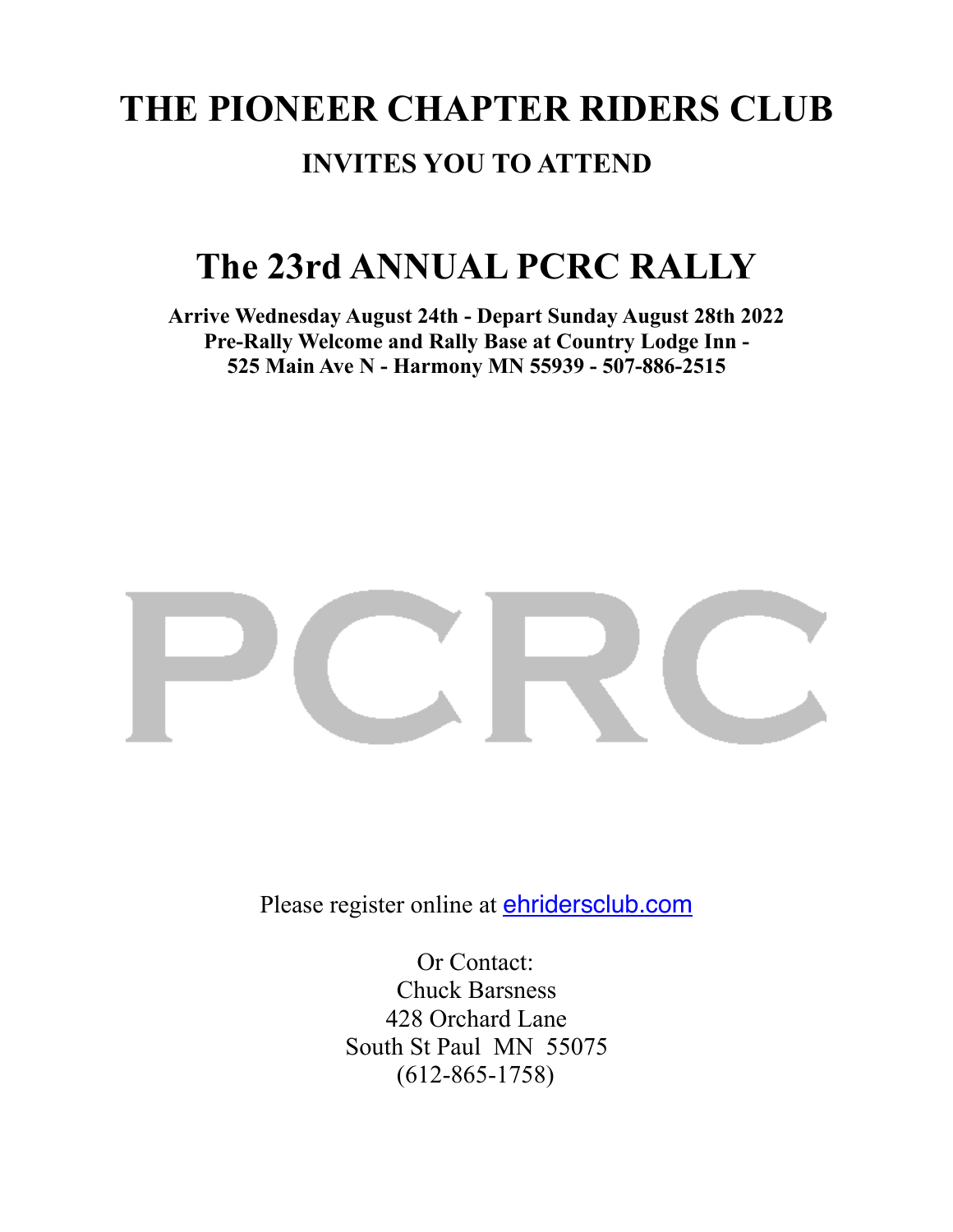### PCRC Rally 2022 Registration **Registration Deadline for ordering T-shirts is July 31, 2022**

|     | First Name   |       | Last Name |          |  |
|-----|--------------|-------|-----------|----------|--|
|     |              |       |           |          |  |
|     | Address      |       |           |          |  |
| Ri  |              |       |           |          |  |
| der | City         |       | State     | Zip Code |  |
|     |              |       |           |          |  |
|     | Phone Number | Email |           |          |  |
|     |              |       |           |          |  |

|              | First Name   |       | Last Name |       |          |  |
|--------------|--------------|-------|-----------|-------|----------|--|
|              |              |       |           |       |          |  |
| Na           | Address      |       |           |       |          |  |
| vig          |              |       |           |       |          |  |
| ato          | City         |       |           | State | Zip Code |  |
| $\mathbf{r}$ |              |       |           |       |          |  |
|              |              |       |           |       |          |  |
|              | Phone Number | Email |           |       |          |  |
|              |              |       |           |       |          |  |

|                 | First Name   | Last Name |       |
|-----------------|--------------|-----------|-------|
| Ε               |              |           |       |
| me<br>rge<br>nc | Address      |           |       |
| y<br>Co<br>nta  | City         |           | State |
| ct              | Phone Number |           |       |

|    | <b>Bike Make</b>     | <b>Bike Model</b> |                     |                                          | <b>Bike Year</b> |
|----|----------------------|-------------------|---------------------|------------------------------------------|------------------|
| Bi |                      |                   |                     |                                          |                  |
| ke | License Plate Number |                   | License Plate State | If Super X, Last Four Digits of your VIN |                  |
|    |                      |                   |                     |                                          |                  |

| Rally Registration - \$65 per person<br>Includes Thursday & Saturday Meals, Rally Year Pin and Rally Shirt with registration.<br>On-site registration will be \$65 per person, no Rally shirts are available.<br>S-________ M-_________ L-________ XL-________ XXL-________ XXXL-                                                                         | Quantity<br>1 Rally Shirt<br>included with<br>each pre-<br>registration | <b>Price Each</b><br>(a) $$65 =$ | <b>Total \$</b> |
|-----------------------------------------------------------------------------------------------------------------------------------------------------------------------------------------------------------------------------------------------------------------------------------------------------------------------------------------------------------|-------------------------------------------------------------------------|----------------------------------|-----------------|
| Extra Rally T-Shirt - \$25 each<br>Extra Rally-Shirts must be ordered by July 31st to guarantee delivery. If you can't<br>attend or don't know yet, order the shirts $\&$ we'll ship them free and include a Rally<br>Year Pin.<br>Please mark the quantity of each size ordered.<br>S-________ M-__________ L-_________ XL-_________ XXL-_________ XXXL- |                                                                         | (a) $$25 =$                      |                 |
| 2022 Pioneer Chapter Membership<br>Want to Join? Need to Renew? Here's the place.<br>Membership runs from Jan 1, 2022 thru Dec 31, 2022.                                                                                                                                                                                                                  |                                                                         | (a) $$25 =$                      |                 |
|                                                                                                                                                                                                                                                                                                                                                           |                                                                         | <b>Total Enclosed</b>            |                 |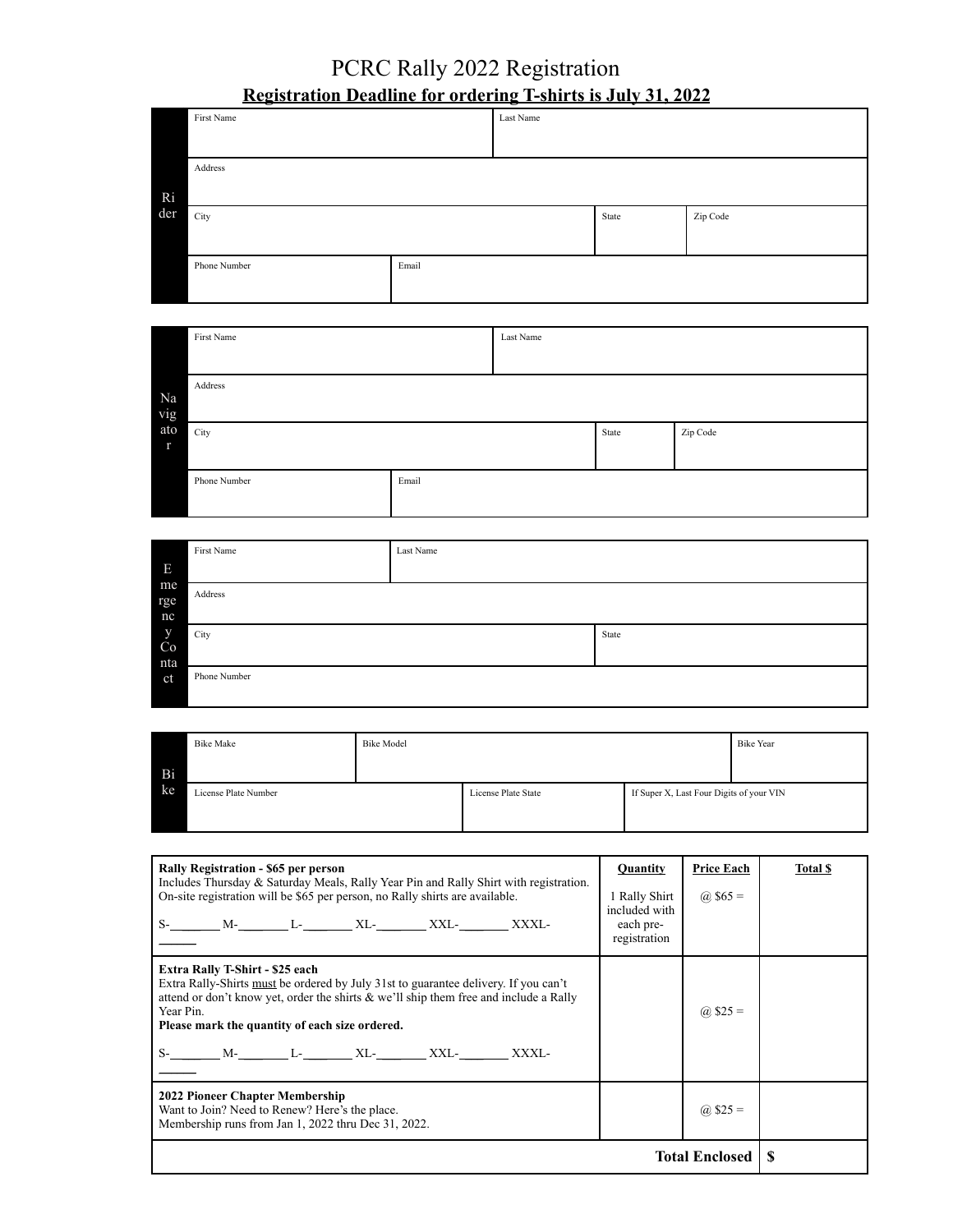#### PCRC Rally 2022 Tentative Schedule **Starred (\*) items are included in your Rally Fee**

| <b>Wednesday, August</b><br>24 <sub>th</sub> |                                                                                                                                                                                                               |
|----------------------------------------------|---------------------------------------------------------------------------------------------------------------------------------------------------------------------------------------------------------------|
| 4:00 PM                                      | Pre-Rally Welcome Party and Registration at Country Lodge Inn - 525 Main Ave N -<br>Harmony MN 55939 - 507-886-2515 - Registration Open - Cash or Check                                                       |
| 6:00 PM - 7:30 PM                            | Dinner on your own.                                                                                                                                                                                           |
| 8:00 PM - ????                               | Socializing at Country Trails Inn.                                                                                                                                                                            |
|                                              |                                                                                                                                                                                                               |
| <b>Thursday, August</b><br>25 <sub>th</sub>  |                                                                                                                                                                                                               |
| 9:00 AM - 5:00 PM                            | Group Ride from Country Lodge Inn. Lunch will be on your own. Stops in route for gas<br>and whatever. 150-200 total miles TBD. Start out with a full tank of gas!                                             |
| 6:00 PM - 7:30 PM                            | *Dinner will be provided by PCRC                                                                                                                                                                              |
| $8:00$ PM - $2222$                           | Socializing at Country Lodge Inn.                                                                                                                                                                             |
|                                              |                                                                                                                                                                                                               |
| Friday, August 26th                          |                                                                                                                                                                                                               |
| 8:00 AM - 5:30 AM                            | Group Ride from Country Lodge Inn to the John Deere Tractor Museum in Waterloo IA.<br>Stops in route for gas and whatever. Lunch will be on your own. 200+ total miles. Start<br>out with a full tank of gas! |
| 6:00 PM - 7:30 PM                            | Dinner on your own.                                                                                                                                                                                           |
| $8:00$ PM - $2222$                           | Socializing at Country Trails Inn.                                                                                                                                                                            |
|                                              |                                                                                                                                                                                                               |
| <b>Saturday, August</b><br>27 <sub>th</sub>  |                                                                                                                                                                                                               |
| 9:00 AM - 5:00 PM                            | Group Ride from Country Lodge Inn, Stops in route for gas and whatever. Lunch will<br>be on your own. 150-200 total miles TBD. Start out with a full tank of gas!                                             |
| 6:00 PM - 7:30 PM                            | *Dinner will be provided by PCRC                                                                                                                                                                              |
| 8:00 PM - ????                               | Socializing at Country Trails Inn.                                                                                                                                                                            |
|                                              |                                                                                                                                                                                                               |
| Sunday, August 28th                          |                                                                                                                                                                                                               |
| 9:00 AM - 12:00 PM                           | Depart for Home! Have a Safe ride home.                                                                                                                                                                       |